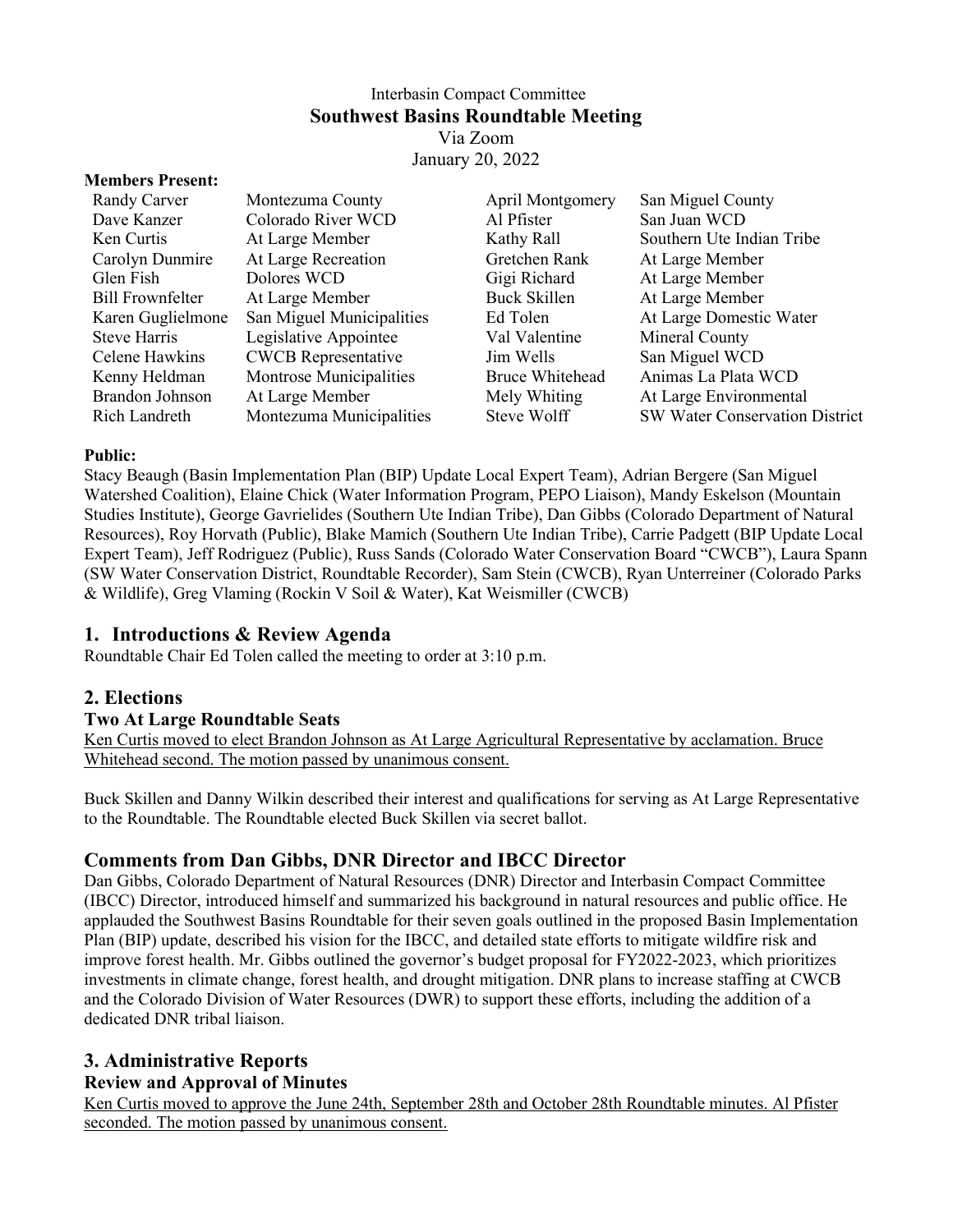### **Roundtable Meeting Posting Location**

Al Pfister moved to adopt a resolution designating the Southwest Basins Roundtable's 2022 meeting posting location as [https://waterinfo.org/resources/southwest-basin-roundtable.](https://waterinfo.org/resources/southwest-basin-roundtable/) Ken Curtis seconded. The motion passed by unanimous consent.

## **Officer Reports**

Steve Wolff, SW Water Conservation District, asked that the Southwest Basins Roundtable initiate the process to replace Laura Spann as Recorder. Laura will support the Roundtable until a replacement is identified and trained.

CWCB board member Celene Hawkins highlighted several topics on the CWCB's January meeting agenda, including consideration of several CWCB Watershed Restoration Grant Program applications from southwest Colorado and a board workshop to review the Colorado Water Plan update.

### **Basin WSRF Fund Balance**

The WSRF Basin Fund balance is \$603,093, of which \$191,400 is federal relief that must be appropriated by March 2023.

### **3. Public Comments**

There were no comments from the public.

## **4. Public Education, Participation & Outreach (PEPO) Liaison Report**

Elaine Chick, PEPO Liaison, summarized the Water 22 campaign, which will highlight water's integral role in Colorado's future. As part of the Water 22 effort, Elaine will be collaborating with Water Education Colorado to produce a mini tour in fall 2022 about southwest Colorado's projects to date. Governor Polis will issue a Water 22 proclamation at Colorado Water Congress Annual Conference, officially launching the campaign which will have its own website and encourage the public to sign a pledge for "22 ways you can save water in 2022."

After some Water Supply Reserve Fund (WSRF) grant contracting delays, development of the Roundtable website is now underway. CWCB has announced that up to \$25,000 per basin will be available through a new granting process to support PEPO activities and coordination. There was Roundtable consensus to form an Education Committee to plan PEPO activities for FY2022-2023. CWCB will also make available \$75,000 for coordinated statewide PEPO activities.

## **5. Colorado Water Conservation Board (CWCB) Update**

Sam Stein and Russ Sands, CWCB staff, thanked the Roundtable members for their efforts in updating the BIP and solicited feedback on the BIP process via the CWCB's survey. Colorado State University Extension Program is offering a virtual [Drought Leadership Training Program](https://drought.extension.colostate.edu/drought-leadership-training/) in February and March.

## **Updated WSRF Criteria and Guidelines**

The CWCB board adopted changes to the WSRF criteria and guidelines effective January 2022 to ensure reliable funding amidst severance tax volatility. These changes include: 1) providing a flat annual distribution of \$300,000 per basin account per year (for a three-year pilot period); 2) removing the statewide account as a match fund and using the balance to fund basin accounts, 3) instituting a basin account cap of \$750,000 (the maximum basins can carry from year to year), 4) approving a \$3 million infusion of funds to cover the first year's \$300,000 basin disbursement, and 5) creating a PEPO grant program that provides basins with up to \$25,000/year. Click here to [read the 2022 WSRF guidelines.](https://dnrweblink.state.co.us/CWCB/0/edoc/215814/WSRF%20CRITERIA_GUIDELINES-%20Effective%20Jan%201%202022.pdf) There was Roundtable discussion regarding the implications of these changes for southwest Colorado WSRF applications. There was Roundtable consensus to convene the WSRF Subcommittee to ensure the Roundtable-specific guidelines coordinate with the 2022 WSRF criteria and guidelines.

# **6. Interbasin Compact Committee (IBCC) Update**

There were no IBCC updates beyond what Director Gibbs reported.